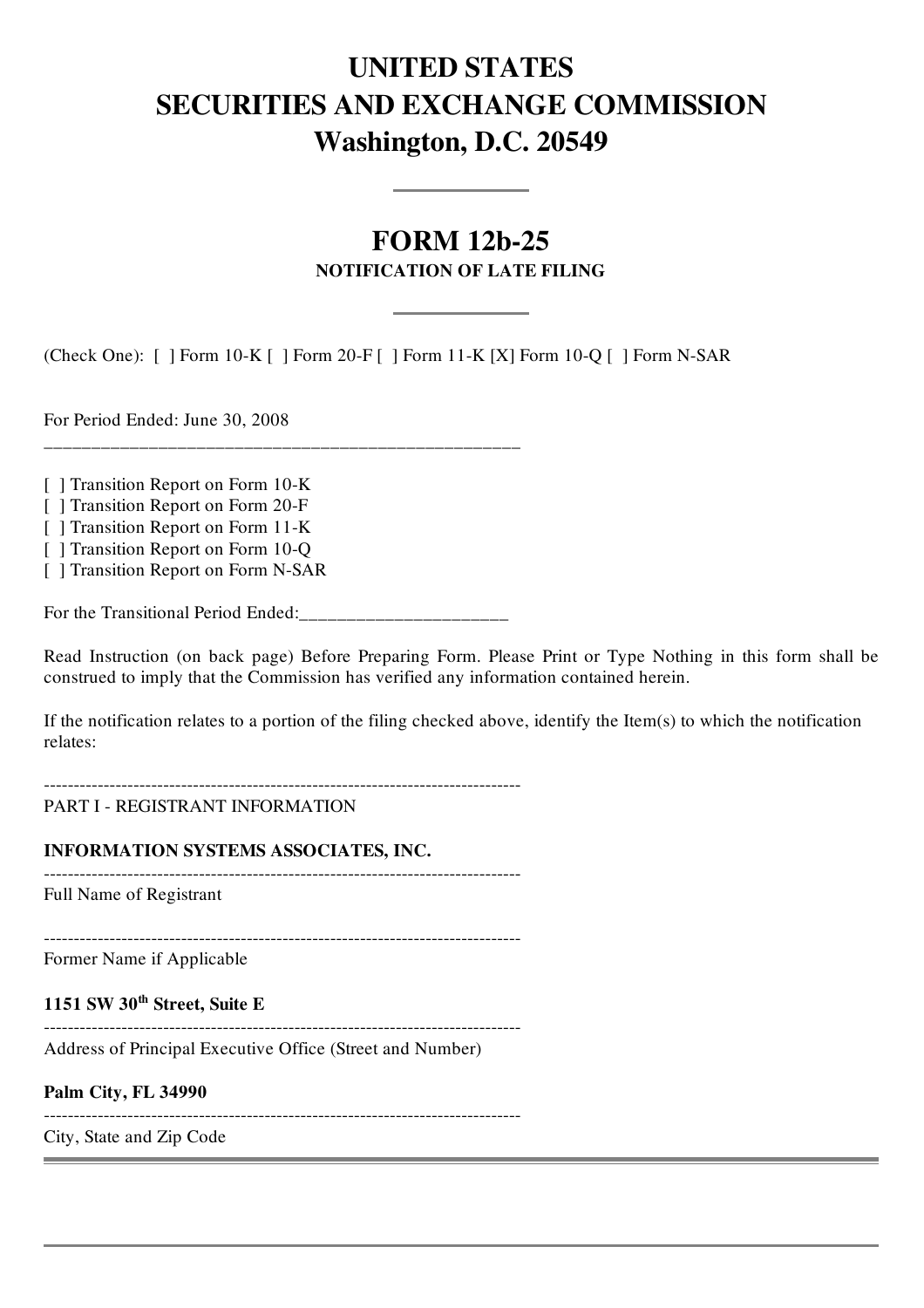#### PART II - RULES 12b-25(b) AND (c)

If the subject report could not be filed without unreasonable effort or expense and the registrant seeks relief pursuant to Rule 12b-25(b), the following should be completed. (Check box if appropriate)

- | (a) The reasons described in reasonable detail in Part III of this form
- | could not be eliminated without unreasonable effort or expense;
- | (b) The subject annual report, semi-annual report, transition report on
- | Form 10-K, Form 20-F, 11-K or Form N-SAR, or portion thereof, will be
- | filed on or before the fifteenth calendar day following the
- $[X]$  | prescribed due date; or the subject quarterly report of transition | report on Form 10-Q, or portion thereof will be filed on or before
	- | the fifth calendar day following the prescribed due date; and
	-
	- | (c) The accountant's statement or other exhibit required by Rule
	- | 12b-25(c) has been attached if applicable.

### PART III - - NARRATIVE

State below in reasonable detail the reasons why Forms 10-K, 20-F, 11-K, 10-Q, N-SAR, or the transition report or portion thereof, could not be filed within the prescribed time period.

INFORMATION SYSTEMS ASSOCIATES, INC. (the "Company") is still awaiting third party documentation in order to properly prepare a complete and accurate Form 10-Q. The Company has been unable to receive this data in a timely manner without unreasonable effort and expenses. For the foregoing reason, the Company requires additional time in order to prepare and file its quarterly report on Form 10-Q for the quarter ended June 30, 2008.

The Company does not expect significant changes in its results from operations and earnings from the corresponding period ended March 31, 2008.

(Attach Extra Sheets if Needed)

### PART IV - OTHER INFORMATION

(1) Name and telephone number of person to contact in regard to this notification.

| <u>Joseph P. Coschera</u> | <b>President</b> | $(772)$ 286-3682   |
|---------------------------|------------------|--------------------|
| (Name)                    | (Title)          | (Telephone Number) |

- (2) Have all other periodic reports required under Section 13 or 15(d) of the Securities Exchange Act of 1934 or Section 30 of the Investment Company Act of 1940 during the preceding 12 months or for such shorter period that the registrant was required to file such report(s) been filed? If answer is no, identify report(s). [X] Yes [ ] No
- (3) Is it anticipated that any significant change in results of operations from the corresponding period for the last fiscal year will be reflected by the earnings statements to be included in the subject report or portion thereof? [ ] Yes [X] No

If so, attach an explanation of the anticipated change, both narratively and quantitatively, and, if appropriate, state the reasons why a reasonable estimate of the results cannot be made.

### INFORMATION SYSTEMS ASSOCIATES, INC.

(Name of Registrant as Specified in Charter)